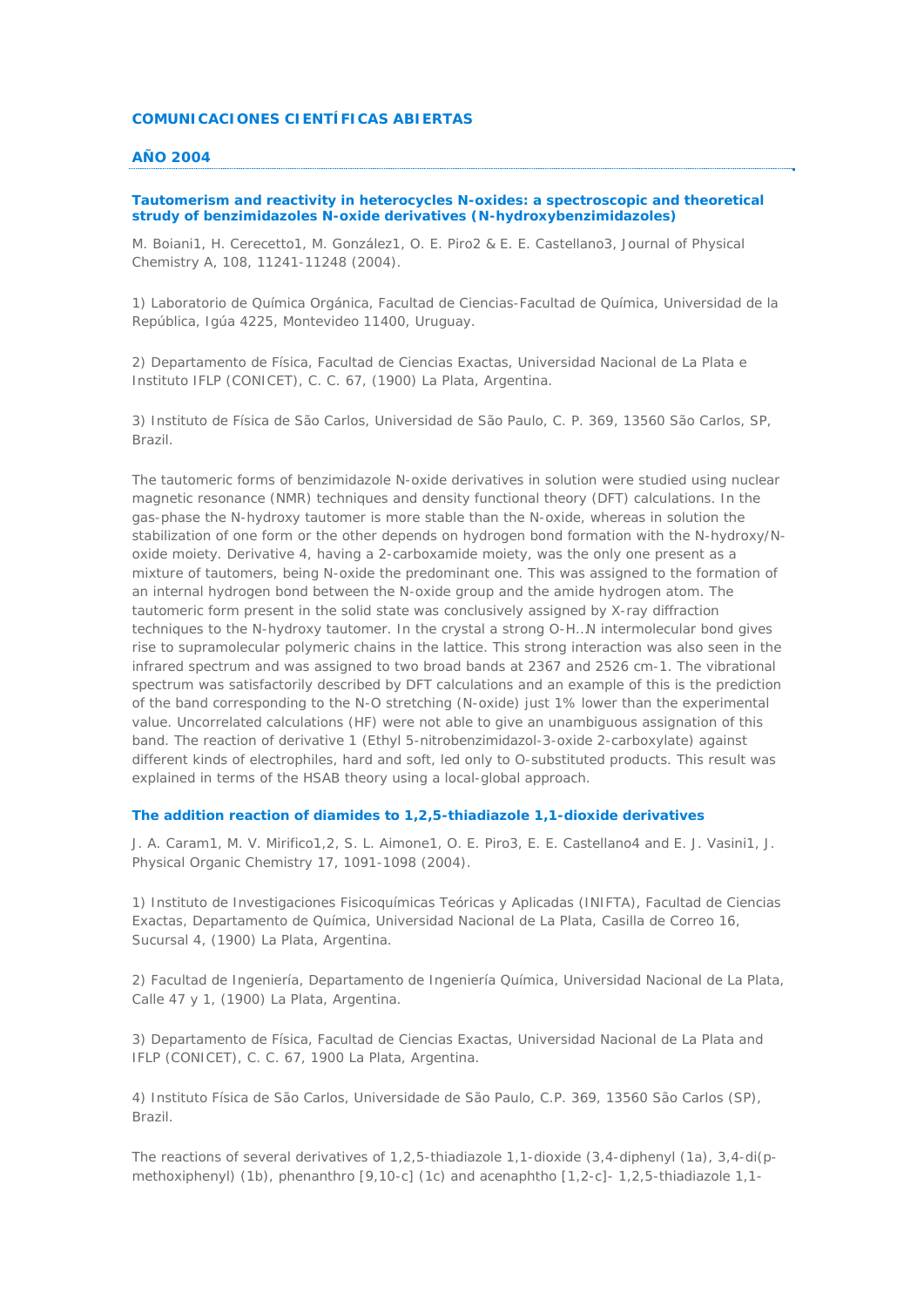dioxide (1d), 3,4-diphenyl-1,2,5-thiadiazoline 1,1-dioxide (2a) and 4-ethoxy-5-methyl-3,4 diphenyl-1,2,5-thiadiazoline 1,1-dioxide (2b)), with reagents possessing two nucleophilic nitrogen atoms (urea, N,N'-dimethylurea, thiourea, N-methylthiourea, N-ethylthiourea, N-allylthiourea, N, N'- diethylthiourea, N, N'-diphenylthiourea, dithioxamide and sulfamide), were followed by cyclic voltammetry (CV) and UV-VIS spectroscopy in aprotic solvents solution. The products were isolated, characterized by IR, 1H-NMR, 13C-NMR, and their structure was confirmed by single crystal X-ray diffraction. Several substrate-nucleophile combinations (1a-d and 2a with some ureas and thioureas) reacted to give good yields of new compounds formed by the addition reaction of the two nitrogen atoms of the nucleophile to the two  $>C=N$  double bonds of the 1,2,5thiadiazole 1,1-dioxide ring. Some systems (1a-dithioxamide and 2b-thiourea) did not react, while in others (e.g. 1a-sulfamide) a monoaddition equilibrium reaction was observed.

### **Ethyl p-tert-butyl calix(4)arene ethanoate: the Role of Acetonitrile in the Extraction of Alkali-Metal Picrates and on the X-ray Structures of the Sodium Complexes**

*A. F. Danil de Namor1, M. A. Pugliese2, A. R. Casal2, W. B. Aparicio-Aragon3, O. E. Piro4 & E. E. Castellano5, Physical Chemistry Chemical Physics 6, 2004, 3286-3291(2004).*

1) Laboratory of Thermochemistry, Chemistry, School of Biomedical and Molecular Sciences, University of Surrey, Guildford, Surrey GU2 7XH.

2) Laboratorio de Química Analítica, Departamento de Química, Universidad Nacional del Sur, Bahía Blanca 8000, Argentina.

3) Departamento de Física, Facultad de Ciencias Exactas, Universidad Nacional de la Plata and Instituto IFLP (CONICET-UNLP), C.C. 67, 1900 La Plata, Argentina.

4) Instituto de Física de São Carlos, Universidade de São Paulo, C.P.369, 13560 São Carlos (SP), Brazil.

Distribution data for alkali metal picrates in the water-chloroform solvent system in the absence and in the presence of acetonitrile were used to determine the partition constants of the dissociated electrolytes in the mutually saturated solvents and the ion-pair formation constants in the water saturated organic phase. These data were compared with those previously reported in water-benzonitrile and water-dichloromethane solvent systems. The same experiments carried out in the presence of ethyl p-tert-butylcalix(4)arene tetraethanoate, EtCalix(4), led to the calculation of distribution and extraction constants in these solvents systems. The presence of acetonitrile in the organic phase enhances significantly the extraction constant to an extent that these are the highest values so far obtained in the solvent systems investigated. This enhancement in extraction is attributed to metal complex stabilization promoted by the presence of acetonitrile in the hydrophobic cavity of the ligand. The X-ray structures of two sodium complexes (picrate as the counter-ion), isolated from water saturated chloroform with and without acetonitrile are reported for the first time. In the first complex, the macro-cycle is sited on a crystallographic four-fold axis and hosts an acetonitrile solvent molecule in its calix and a sodium ion in its hydrophilic cavity. The metal is in a eight fold Archimedean square anti-prism environment, coordinated to the phenol oxygen atom and to the carbonyl oxygen atom of the four rotationally symmetry related pendant arms. The macro-cycle of the other complex adopts a slightly distorted cone conformation and its hydrophilic cavity also hosts a sodium ion. But now the metal is in a seven-fold environment, coordinated to the four phenol oxygen atoms and to the carbonyl oxygen atoms of three pendant arms acting as bidentate ligands. The fourth, mono-dentate, pendant arm points away from the hydrophilic cavity and its terminal -CH2-CH3 group interacts hydrophobically with the calix of a neighboring complex giving rise to a supra-molecular polymeric structure in the lattice.

## **Thermodynamics of Host-Guest Interactions in Lower Rim Functionalized Calix[4]arenes and Metal Cations: The Medium Effect**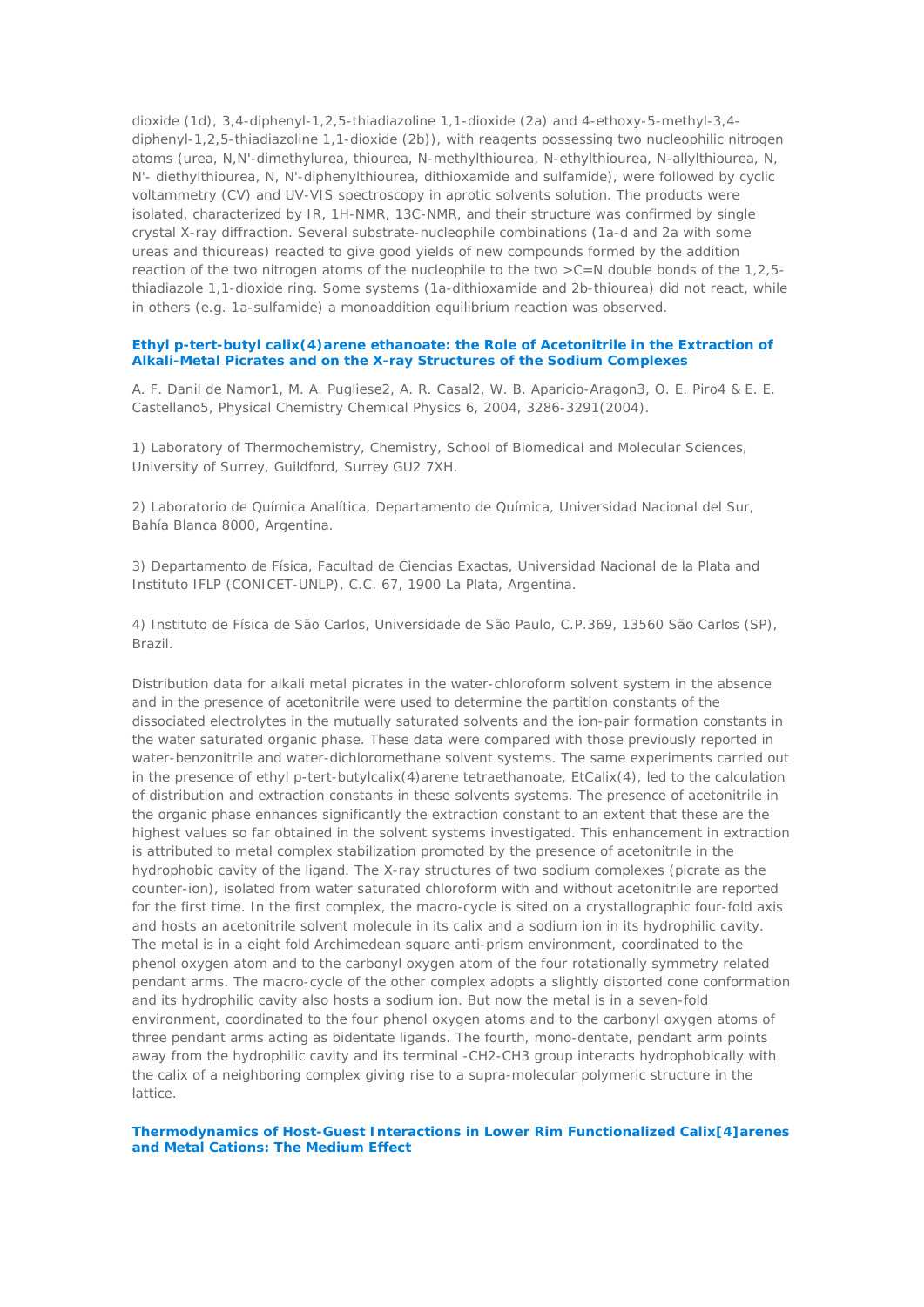*A. F. Danil de Namor1, S. Chahine1, E. E. Castellano2 & O. E. Piro3, J. Phys. Chem. B,108,11384- 11392 (2004).*

1) Laboratory of Thermochemistry, Department of Chemistry, University of Surrey, Guildford, Surrey GU2 7XH, UK.

2) Instituto de Física de São Carlos, Universidade de São Paulo, C. P. 369, 13560 São Carlos (SP), Brazil.

3) Departamento de Física, Facultad de Ciencias Exactas, Universidad Nacional de La Plata and Instituto IFLP (CONICET - UNLP), C.C. 67, 1900 La Plata, Argentina.

A new calix[4]arene derivative containing mixed pendant arms in its lower rim, 5,11,17,23-tetratert-butyl[25,27-bis(ethylethanoate)oxy-26,28-bis(ethylthioethoxy)]-calix[4]arene, 1, has been synthesised and characterised by 1H and 13C NMR. 1H NMR data carried out in CDCl3, CD3CN, CD3OD and C3D7NO suggest that as far as acetonitrile is concerned, the hydrophobic cavity is likely to embrace a solvent molecule. It is shown that the hosting capacity of 1 towards metal cations is greater in acetonitrile than in N,N-dimethylformamide and in methanol. Thus, in the former solvent, complexation with various cations (Li+, Na+, Ag+, Ca2+, Cu2+, Hg2+ and Pb2+) occurs while in the latter media, 1 interacts only with  $Aq +$  and  $Hq2+$ . This statement is corroborated by 1H NMR, conductance, calorimetric and potentiometric measurements. It is concluded that through molecular inclusion of acetonitrile in the hydrophobic cavity of 1, the hydrophilic cavity of the adduct becomes more receptive to host metal cations than that of the free ligand. In propylene carbonate, the results show that the ligand loses its ability to interact with metal cations. Thus in acetonitrile, selective recognition of 1 for Hg2+ is demonstrated to an extent that the selectivity for this cation is greater by factors of 1.8  $\times$  103, 1.9  $\times$  103, 6.9  $\times$  103,  $1.8 \times 104$ ,  $4.1 \times 104$  and  $4.5 \times 104$ , relative to Pb2+, Na+, Li+, Cu2+, Ag+ and Ca2+, respectively. This statement is supported by the thermodynamic characterization of the complexation process involving these systems in acetonitrile, N,N-dimethylformamide and in methanol. Thus, the medium effect on the binding process is carefully assessed. The results show that replacement of two ester groups in two alternate pendant arms of the tetraester calix[4]arene derivative by thiomethyl moieties has altered significantly the binding capacity and the selective behavior of the latter relative to the former. Final conclusions are given.

## **Metal-assisted Regio- and Stereospecific Insertion of Alkynes into a C-H Bond Leading to Functionalized Diphosphane Ligands**

*J. Ruiz1, R. Quesada1, V. Riera1, E. E. Castellano2 and O. E. Piro3, Organometallics 23, 175-177 (2004).*

1) Departamento de Química Orgánica e inorgánica, Facultad de Química, Universidad de Oviedo, 33071 Oviedo, Spain.

2) Instituto de Física de Sao Carlos, Universidade de Sao Paulo, C.P.369, 13560 Sao Carlos (SP), Brazil.

3) Departamento de Física, Facultad de Ciencias Exactas, Universidad Nacional de La Plata and Instituto IFLP (CONICET), C.C.67, 1900 La Plata, Argentina.

Reaction of the complex fac-[Mn(CNtBu)-CO)3(PPh2)2C-H] (1) with dimethyl acetylene dicarboxylate and methylpropiolate affords the compounds fac- $[Mn(CNtBu)(CO)3(PPh2)2CC(R)=C(R)$ -H] (2a, R=R'=CO2Me; 2b, R=H, R'=CO2Me), as a result of regio- and stereo specific insertion of the alkynesintothe C-H bond of the diphosphanyl methanide ligand, allowing highly selective metal-assisted synthesis of new functionalized diphosphane derivatives.